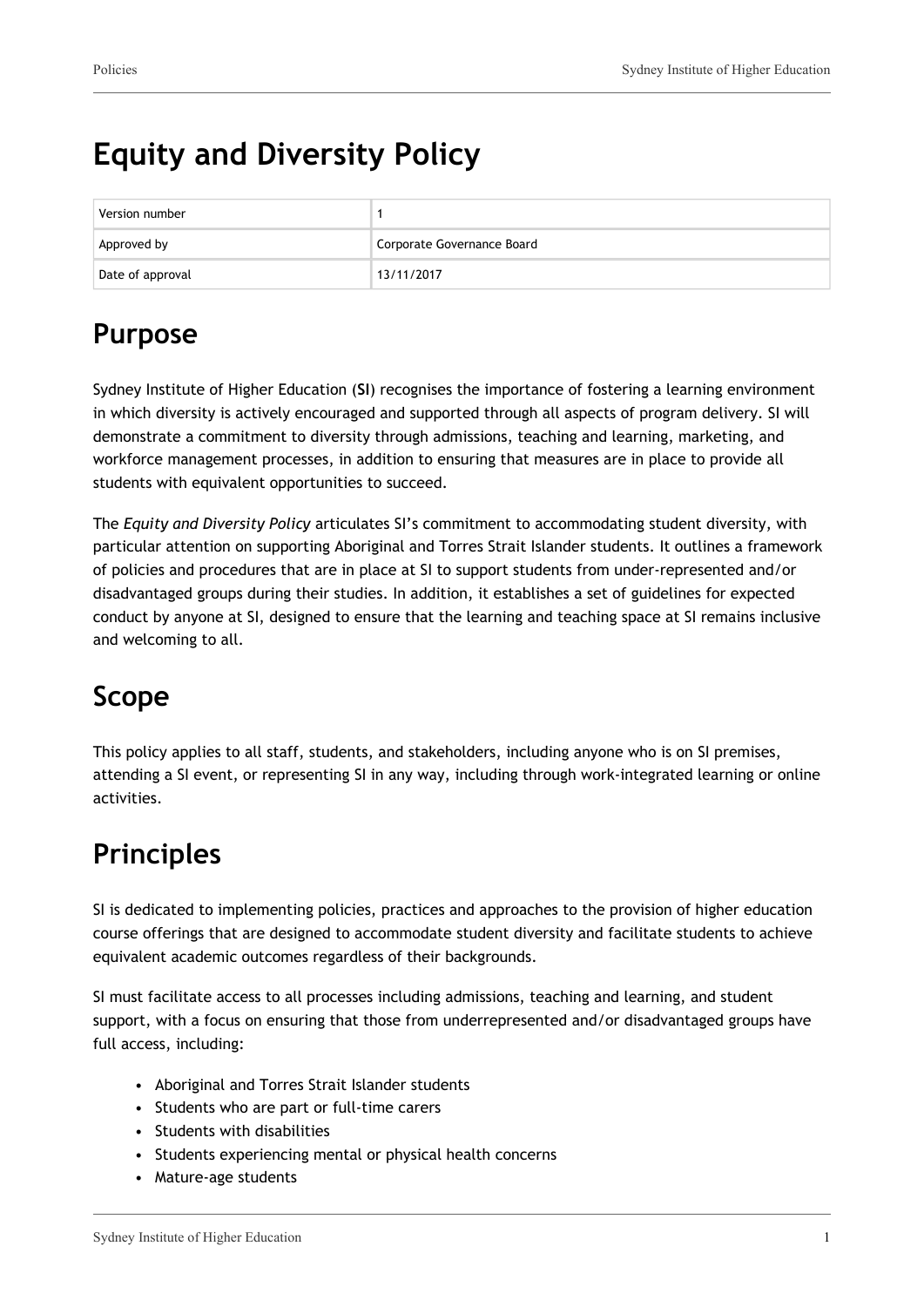- Students who are single parents
- International students
- Students for whom English is a second language

SI acknowledges its legal obligations under the following Australian legislation and regulatory frameworks:

- *Higher Education Standards Framework (HESF) 2015*
- *Racial Discrimination Act 1975 (Commonwealth [Cth])*
- *Sex Discrimination Act 1984 (Cth)*
- *Disability Discrimination Act 1992 (Cth)*
- *Disability Standards for Education 2005 (Cth)*
- *Australian Human Rights Commission Act 1986 (Cth)*
- *Workplace Gender Equality Act 2012 (Cth)*
- *Age Discrimination Act 2004 (Cth)*
- *Anti-Discrimination Act 1977 (NSW)*

SI takes a zero-tolerance approach to harassment or discrimination against any person. This includes online behaviour.

The accessibility, integrity, and comprehensiveness of the information provided to current and potential students are integral to ensuring that diversity is supported and encouraged.

### **Procedures**

#### *Admissions process*

SI will accommodate student diversity in the admissions process by:

- Providing alternative entry pathways
- Providing comprehensive information about SI programs to all prospective students, including information regarding:
- Program requirements
- SI Facilities
- Teaching and learning resources
- Support services
- Accessibility arrangements
- Supporting the recruitment and admission of Aboriginal and Torres Strait Islander students
- SI will ensure that all applicants have the capacity to fulfil the requirements of the program.

See *Admissions Policy* and *Information For Students Policy* for more information.

#### *Learning and Teaching*

SI will accommodate student diversity through learning and teaching practices including:

• Establishing transition support measures for commencing students, with a focus on supporting under-represented and disadvantaged groups within the student cohort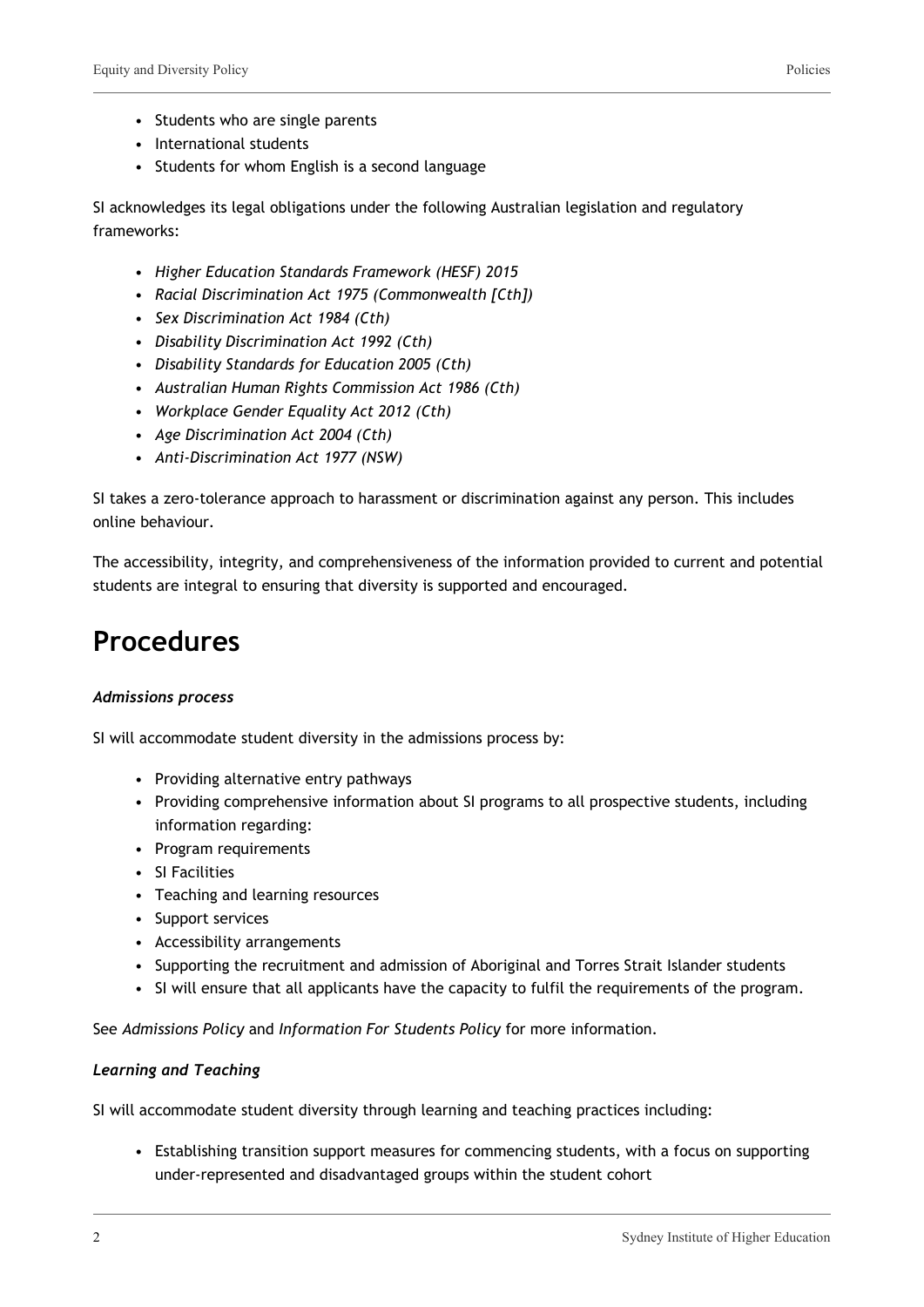- Taking student diversity into account while determining program requirements.
- Engaging in the ongoing development of learning materials and support services to ensure that the diverse needs of the student cohort are addressed
- Establishing an ongoing academic skills support program for all students
- Ensuring that student progress is monitored and support is provided where necessary
- Engaging a diverse range of industry experts and academics for academic matters
- Integrating knowledge and case studies from outside Australia into the program
- Ensuring that learning and teaching materials align with SI standards of inclusivity and respect for diversity
- Ensuring that where offensive material must be used, academic staff discuss with students the offensive aspects of the material
- Ensuring that teaching and learning materials and methods are sensitive towards and show respect for the cultures and knowledge of Aboriginal and Torres Strait Islander peoples.

See *Learning and Teaching Policy* and *Students at Risk and Unsatisfactory Progress Policy* for more information.

#### *Accessibility*

SI will implement measures to ensure that all students have full and comprehensive access to all aspects of program delivery and associated activities at SI, including online activities.

SI will design all aspects of program delivery and associated activities with accessibility as a priority. Reasonable adjustments will be granted to students as required.

Accessibility is embedded in various policies, including the *Disability Support Policy, IT Resources and Online Conduct Policy, Library and Information Resources Policy, and Information For Students Policy.*

#### *Student support*

SI will accommodate student diversity through the following student support measures:

- Transition support programs including orientation
- Academic support services, including academic intervention programs and consultation hours with academic staff
- Non-academic support services, including counselling

Student administration staff available to provide referrals and support during business hours.

#### *Student information and participation*

SI will accommodate student diversity by providing a range of opportunities for students to participate in decision-making and understand their own rights to be respected. SI will ensure that:

- All students have full access to SI policies and procedures
- All students have full access to the *Student Code of Conduct*
- All students are fully informed of their rights and responsibilities
- All students are fully informed of and have full access to, the student complaints and an appeals mechanism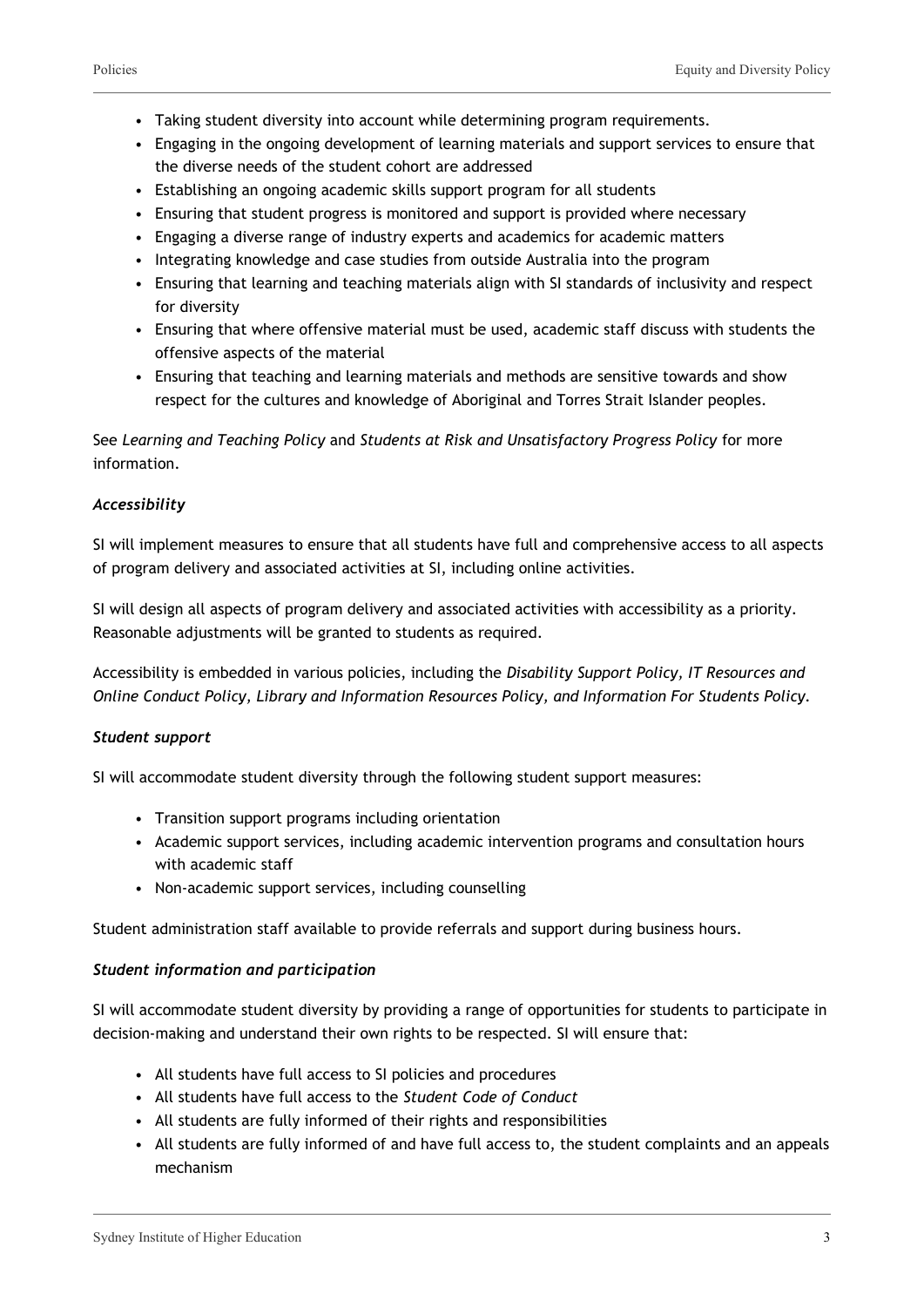• Students are given opportunities to participate in and contribute to SI decision-making.

See the *Academic Language and Learning Support Policy, Students at Risk and Unsatisfactory Progress Policy, Student Welfare Policy, Information For Students Policy, Student Complaints and Appeals Policy,* and *Student Feedback Policy.*

#### *Workforce considerations*

SI will accommodate and encourage diversity in the workplace by:

- Implementing merit-based and unbiased hiring practices
- Establishing flexible work arrangements
- Implementing a comprehensive workplace anti-bullying policy
- Ensuring that all staff undergo periodic professional development activities that cover sensitivity and required behaviour.

See the *Workforce Policy, Staff Wellbeing Policy,* and the *Academic Staff Supervision and Performance Review Policy.*

#### *Inclusive Language*

SI written documents will use inclusive language. This includes any kind of correspondence such as marketing materials, program and unit materials, and updates to students and stakeholders. In addition, staff are expected to use inclusive language in their speech while they are representing SI.

The SI guide for inclusive language, which staff will be trained to implement at all times, is detailed below. "Audience" in this context refers to a group of people or an individual who is listening to or reading content from SI or an SI representative.

In all cases, SI and representatives of provider will refrain from making assumptions about the audience or making unnecessary reference to perceived differences.

See below for more specific guidelines that may be applied in general areas.

#### *Aboriginal and Torres Strait Islander peoples*

Do:

- When referring to Aboriginal and Torres Strait Islander peoples, use the terms "Aboriginal and Torres Strait Islanders," "Aboriginal people(s)," and/or "Indigenous Australians" as appropriate.
- Use the name of the specific group and nation where relevant.
- Always capitalise the words "Aboriginal" and "Indigenous."
- In the case that an Aboriginal or Torres Strait Islander individual requests the use of specific terms that differ from this guide, respect their request.

Do not:

- Do not refer to an individual person as "Aboriginal and Torres Strait Islander." Torres Strait Islander peoples are culturally and linguistically distinct to Aboriginal peoples.
- Do not make assumptions about where a person lives or what they are interested in based on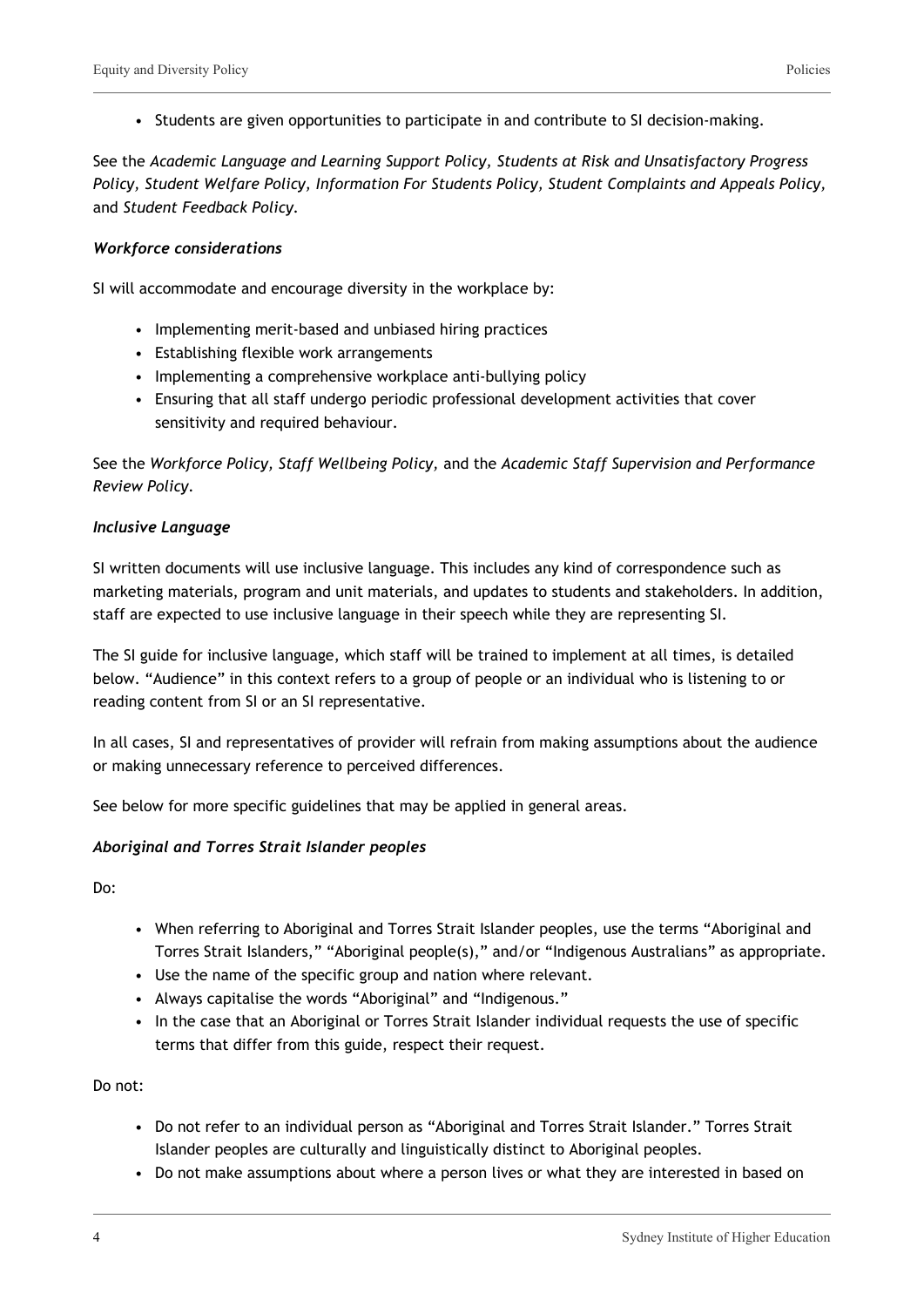their identity as an Aboriginal or Torres Strait Islander person.

#### *Culture, race, and ethnicity*

#### *Do:*

• Be specific when referring to other countries and nationalities. E.g. do not refer to "Asia," instead refer specifically to the relevant countries and nations within Asia.

#### Do not:

• Do not assume the culture, race, and/or ethnicity of the audience

#### *Disability*

Do:

- Use phrases that centre the individual, not the disability. E.g. "person with…" or "person who…"
- When referring to disabilities, use accurate language, avoiding euphemisms.
- Refer to accessibility measures as "the accessible [ramp/parking lot/bathroom]."
- In the case that an individual with a disability requests the use of specific terms that differ from this guide, respect their request.

#### Do not:

- Do not use phrases that equate a person with a disability.
- Do not refer to accessibility measures as "disabled [ramp/parking lot/bathroom]." These measures benefit everyone such as people who may be temporarily injured, not only people with disabilities.
- Do not refer to people with disabilities as suffering victims, or heroes or inspirations for carrying out daily tasks.

#### *Gender and sexuality*

Do:

- Use the pronouns "they" and "them" instead of "she/he" and "her/him"
- Use "partner" instead of gender-specific terms like "boyfriend /girlfriend/wife/husband"
- Use gender-neutral word where possible. E.g. police officer instead of policeman, Chair instead of Chairman.
- Do not:

#### Do not:

- Describe adult women as "girls" or "ladies"
- Assume the gender or sexuality of the audience
- Assume the relationship or marital status of the audience.

#### *Socio-economic circumstance*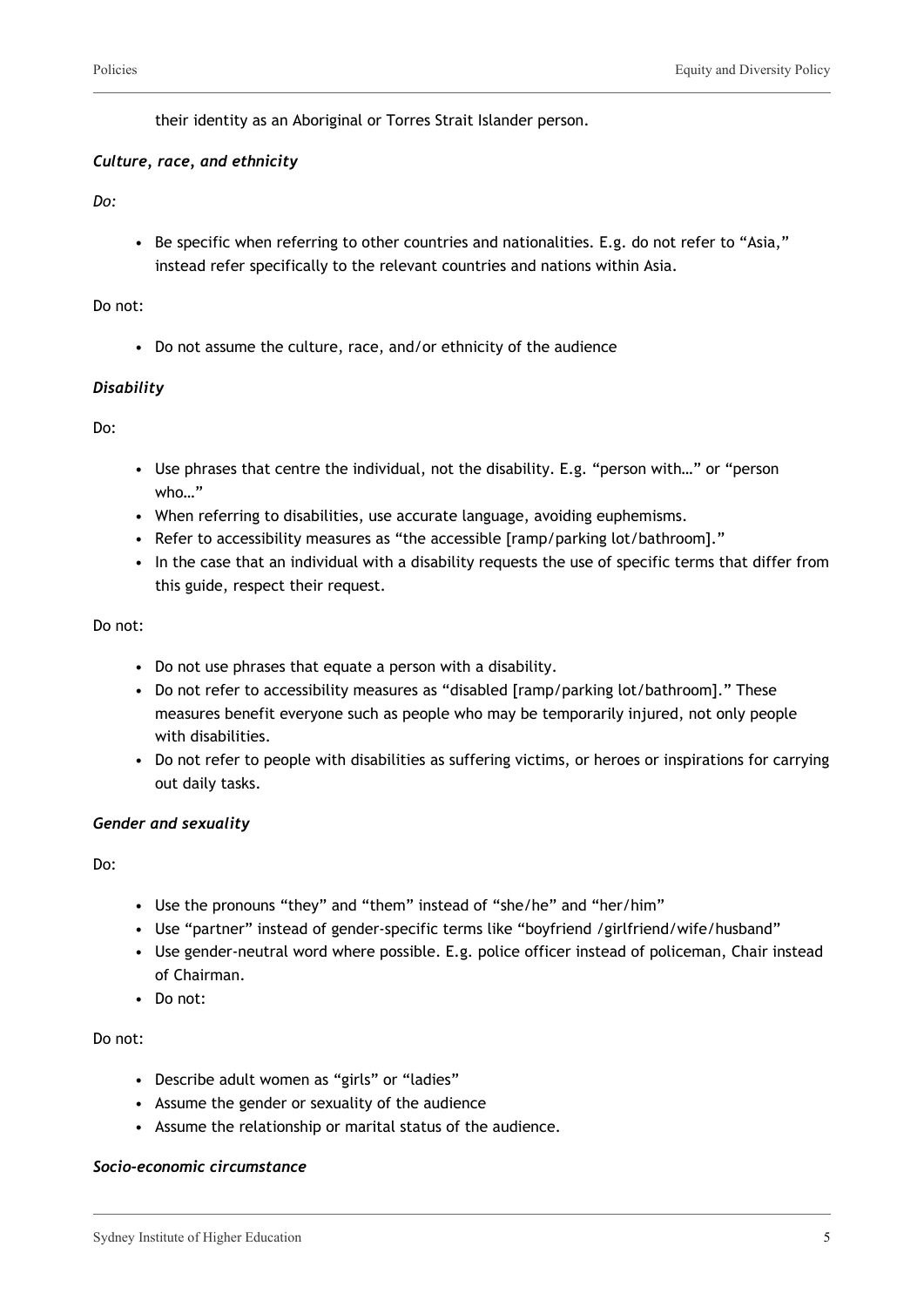*Do:*

• Remain aware that socio-economic circumstance can restrict the options available to people.

*Do not:*

• Do not use derogatory terms that are based on socio-economic circumstances.

#### *Data collection*

SI collects data to monitor the participation, progress, and completion rates of students from underrepresent and/or disadvantaged groups, with a focus on Aboriginal and Torres Strait Islander students.

This data enables SI to respond to specific needs of priority groups as they arise. Further, it highlights areas in which improvements should be made that will benefit the whole student cohort. This may include implementing improvements to teaching and learning and support strategies.

Data will be collected with the permission of students on enrolment. Students will be informed of their rights to privacy and how their data may be used as outlined in the *Privacy Policy.*

## **Policy Implementation and Monitoring**

The *Corporate Governance Board* delegates responsibility for the day-to-day implementation of this policy to the Dean and staff with supervisory and student-facing responsibilities.

### **Definitions**

**Corporate Governance Board**: the governing body responsible for oversight of all higher education operations, including the ongoing viability of the institution and the quality of its higher education delivery. The *Corporate Governance Board* guides Management and delegates responsibility for academic matters to the Academic Board.

**Discrimination**: negative treatment of an individual or group on the basis of race, sexual orientation, gender, religion, or other factors.

**Diversity**: The differences and similarities among individuals and groups of people.

**Equity**: the creation of opportunities for equal access and success among all students, including those from under-represented and/or disadvantaged groups.

### **Review schedule**

This policy will be reviewed by the *Corporate Governance Board* every three years.

| <b>Version History</b> |              |                |                 |                   |
|------------------------|--------------|----------------|-----------------|-------------------|
| Version number:        | Approved by: | Approval date: | Revision notes: | Next review date: |